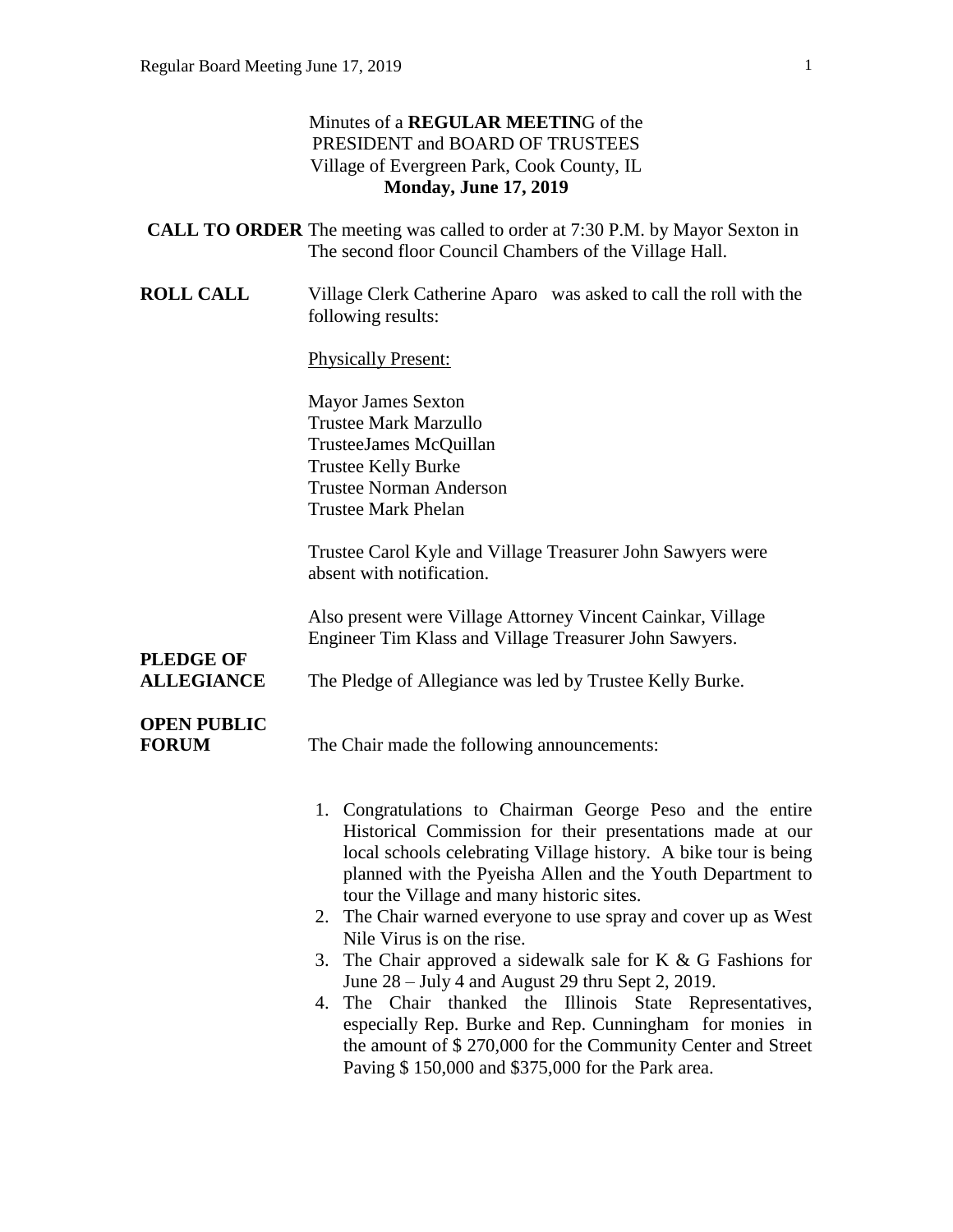- 5. Tuesday, July 9, 2019 at 7:30 p.m. the Zoning Board of Appeals will conduct a public hearing in Council Chambers of the Village Hall, 9418 S. Kedzie Avenue, on the request for variations to permit a subdivision of (3) three 25 foot lots (one 75 foot single family lot) into two 37.5 foot a zoning lots on the property located at 9315 S. Troy Avenue.
- 6. Tuesday, July 9, 2019 at 7:30 p.m. the Zoning Board of Appeals will conduct a public hearing in Council Chambers of the Village Hall, 9418 S. Kedzie Avenue, on the request for a special use permit for the operation of a Pep Boys automotive repair shop on the property located at  $2650 \text{ W}$ .  $95^{\text{th}}$  Street.
- 7. The Village Hall will be closed on Thursday, July 4, 2019 and normal business hours will resume on Friday, July 5, 2019.
- 8. Thanks to all for another very successful Senior Health Fair at the Fire Department.
- 9.  $31<sup>st</sup>$  Annual Day in the Park, Saturday, June 29th, 2019, 11:30 a.m. – 9:00 p.m. This event will be held at the new Community Center and everyone is invited to tour the new facility.
- 10. 51<sup>st</sup> Annual Independence Day Parade, Wednesday, July 3, 2019 at 6:30 p.m., Fireworks at dusk on July 3, 2018 at Duffy Park 92<sup>nd</sup> and Millard. – Rain date *for fireworks only* on Friday, July 5, 2019.
- 11. Sunday, July 14, 2019 from 6:00 to 8:00 p.m. a free summer concert will be held at Klein Park featuring Rick Lindy and the Wild Ones Band.
- 12. The Farmers' Market is open every Thursday at Yukich Field from 7 a.m. to 1 p.m. and will continue through October 2019.
- **OPEN PUBLIC** Trustee Anderson reminded everyone our children are out of school and drivers should slow down while driving on residential streets.

Trustee Phelan thanked the EP Police Department for their assistance during the recent 5 day carnival at Holy Redeemer. He commended their professionalism and stated they were a joy to work with during this event.

Neighbors from the 9500 Block of Central expressed various concerns with the (4) four recent police and ambulance calls at the Envisions group home located on their block. A discussion took place regarding the various issues occurring at this group home.

Ms. Stacy Grzenia, 9500 Block of Central Park stated she is a health care professional. She questioned the qualifications of the care givers and their ability to manage the needs of the various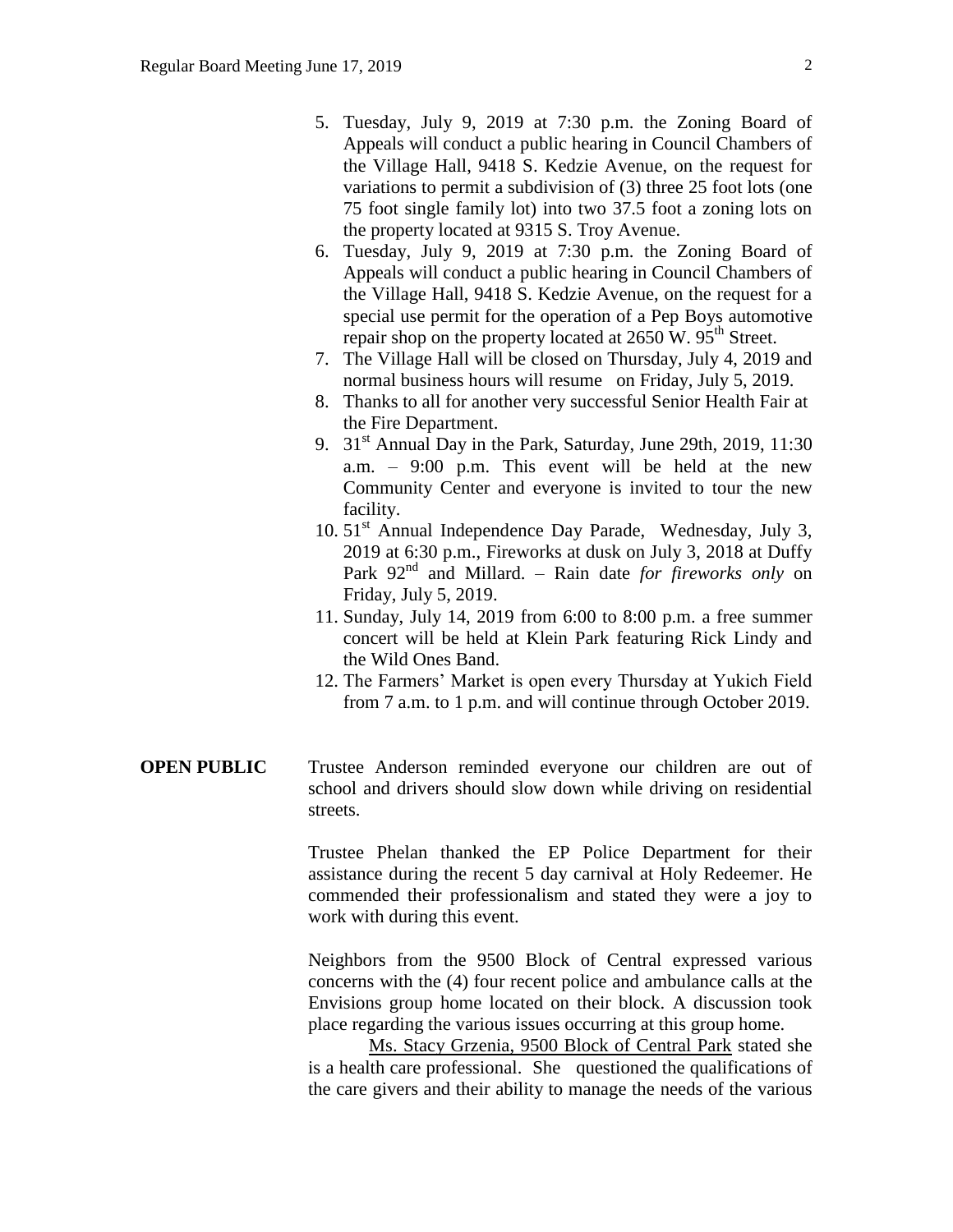residents of the home. Her husband stated there has been damage to his property. Ms. Amy Owen, 9500 Block of Central Park, stated Waste Management has refused to pick up her containers. This is due to the employees of the home blocking access to them with their parked cars.

Mr. Gene Barber, 9500 Block of Central Park stated he often hears people fighting and yelling inside the home. He also has issues with their parked cars. They do not leave enough room for his waste containers on the street. Mr. Barber asked who is in charge of this type of home. The Chair responded they are regulated by the Federal Government and the State of Illinois.

The Chair will contact the CEO, Mr. McHugh and have another meeting. The Chair will make sure all incidents are being reported to the proper authorities and hold the owner accountable. The Chair added he will continue to work with the neighbors and the group home.

Bridget and Reid Nuttal, owners of Cool Clouds, 2710 W. 95<sup>th</sup> Street, invited everyone to help celebrate their  $5<sup>th</sup>$  Anniversary on June 30, 2019 from 3:00 p.m. to 8:00 p.m. At their Evergreen Park location.

## **REGULAR**

**AGENDA** Motion by Trustee Phelan second by Trustee McQuillan to waive the reading of the minutes of the June 3, 2019 Regular Meeting of the President and Board of Trustees and approved as presented was passed by unanimous voice vote and so ordered by the Chair.

### **RESOLUTION**

**NO. 16-2019** Motion by Trustee Marzullo second by Trustee Anderson to approve **Resolution NO. 16-2019** with expenditures of the General Corporate Fund of \$ 217,428.95 and the Water Management Fund in the amount of \$ 332,399.99 and the  $95<sup>TH</sup>$  Street TIF Fund \$ 118,497.50 and the Capital Improvement Fund, \$ 155,819.52 and the Street Bond Fund \$ 12,640.00 for a total of \$ 836,785.96. Upon roll call, voting YES: Trustees Marzullo, McQuillan, Burke, Anderson and Phelan; voting NO: NONE. The motion was passed and so ordered by the Chair.

## **WATER COLLECTOR'S**

**REPORT** Motion by Trustee McQuillan second by Trustee Phelan to approve the Water Collector's report for **May 2019** for information and file in the amount of \$ 697,037.16. The motion was passed by unanimous voice vote and so ordered by the Chair.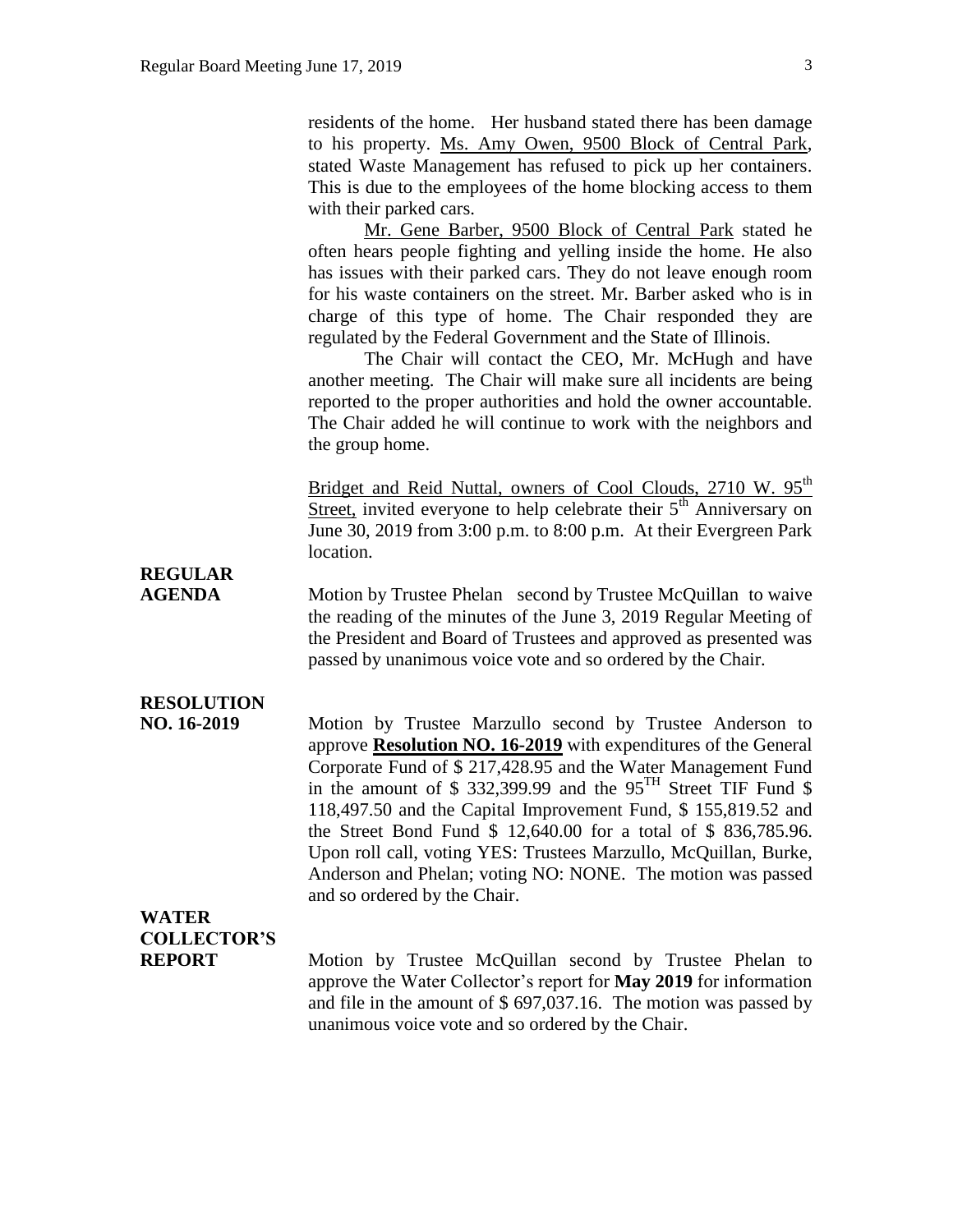### **VILLAGE COLLECTOR'S**

**REPORT** Motion by Trustee Marzullo second by Trustee Phelan to approve the Village Collector's report for **May 2019** for information and file in the amount of \$ 1,746,553.34. The motion was passed by unanimous voice vote and so ordered by the Chair.

#### **TREASURER'S REPORT**

Motion by Trustee Phelan second by Trustee Burke to approve the Village Treasurer's report for **May 2019** for information and file in the amount of \$ 7,044,832.75 in the General Fund and \$ 4,483,546.62 in the Sewer and Water Fund. The motion was passed by unanimous voice vote and so ordered by the Chair.

#### **BUSINESS CERTIFICATES** NONE.

### **ORDINANCE**

**NO. 14-2019** Motion by Trustee McQuillan second by Trustee Anderson to approve **ORDINANCE NO. 14-2019, "AN ORDINANCE PROVIDING FOR THE ISSUANCE OF NOT TO EXCEED \$6,300,000 GENERAL OBLIGATION REFUNDING BONDS, SERIES 2019, OF THE VILLAGE OF EVERGREEN PARK, COOK COUNTY, ILLINOIS AND FOR THE LEVY OF A DIRECT ANNUAL TAX SUFFICIENT TO PAY THE PRINCIPAL AND INTEREST ON SAID BONDS."** The Chair noted this refinancing and refunding at a lower rate will result in a savings of approximately \$300,000 to \$400,000. Upon roll call voting YES: Trustees McQuillan, Burke, Anderson, Phelan, and Marzullo; voting NO: NONE. The motion was passed and so ordered by the Chair.

### **CHANGE BOARD**

**MEETING FOR**

**JULY & AUGUST** Motion by Trustee Phelan second by Trustee Anderson to approve the request to cancel the first Board Meetings in July and August 2019 (July 1, 2019 and August 5, 2019) due to the parade and a charitable event the Chair needs to attend. Upon roll call voting YES: Trustees, Burke, Anderson, Phelan, Marzullo, and McQuillan; voting NO: NONE. The motion was passed and so ordered by the Chair.

## **STOP SIGN**

**REQUEST** Upon a motion by Trustee Marzullo second by Trustee McQuillan to approve the request for 4-way stop signs at the intersection of 101<sup>st</sup> Street and St. Louis Avenue. The Chair complimented the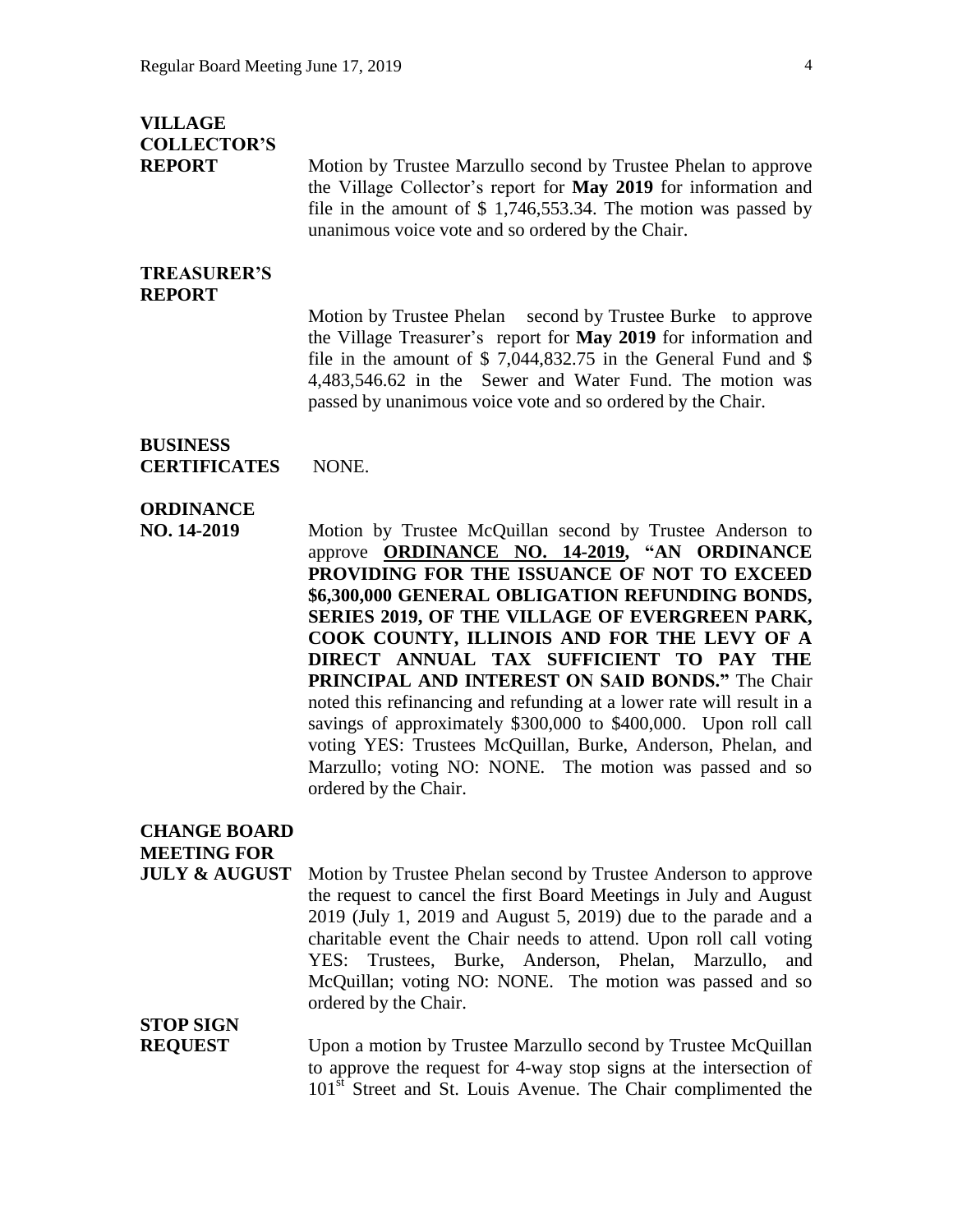residents noting this is one of the most comprehensive petitions he has ever received for a stop sign request. Upon roll call voting YES: Trustees Anderson, Phelan, Marzullo, McQuillan and Burke; voting NO: None. The motion was passed and so ordered by the Chair.

**VACANCY** Motion by Trustee Anderson second by Trustee Marzullo to approve Police Chief Saunders request to declare one (1) vacancy in the Evergreen Park Police Department and to hire (1) one probationary police officer from the current eligibility list. Upon roll call voting YES: Trustees Phelan, Kyle, Marzullo, McQuillan, Burke and Anderson; voting NO: None. The motion was passed and so ordered by the Chair.

## **QUEEN OF**

**EPPD** 

**MARTRYS** Motion by Trustee Phelan second by Trustee McQuillan to approve the request from Queen of Martyrs to hold their annual Martyrs Fest on September 20-22, 2019 with a liquor license in connection with this event. Upon roll call voting YES: Trustees Marzullo, McQuillan, Burke, Anderson and Phelan; voting NO: None. The motion was passed and so ordered.

### **ENGINEERS**

**REPORT** Trustee Phelan asked about the status of the 91<sup>st</sup> Street Sidewalk project. Engineer Klass replied the requirements have changed of and now bids are required for the engineering firms to option to bid prior to the work. The Chair expressed his concern that this project started in 2015 and 4 years seems an excessive amount of time for completion.

## **ATTORNEY'S**

**REPORT** Village Attorney Vince Cainkar had no report.

**BIDS** Motion by Trustee Marzullo second by Trustee Burke to approve the request from PW Director Lorenz for the Community Center Paving of the Roadway to award the lowest bidder to J  $& R$ Asphalt in the amount of \$ 17,285.00. Upon roll call voting YES: Trustees Phelan, Marzullo, McQuillan and Anderson; voting NO: None. The motion was passed and so ordered.

**BIDS** Motion by Trustee Phelan second by Trustee Anderson to approve the request from PW Director Lorenz for the Community Center Parking lot in the amount of \$12,087.00 to Evergreen Paving. Upon roll call voting YES: Trustees Burke, Phelan, Marzullo,